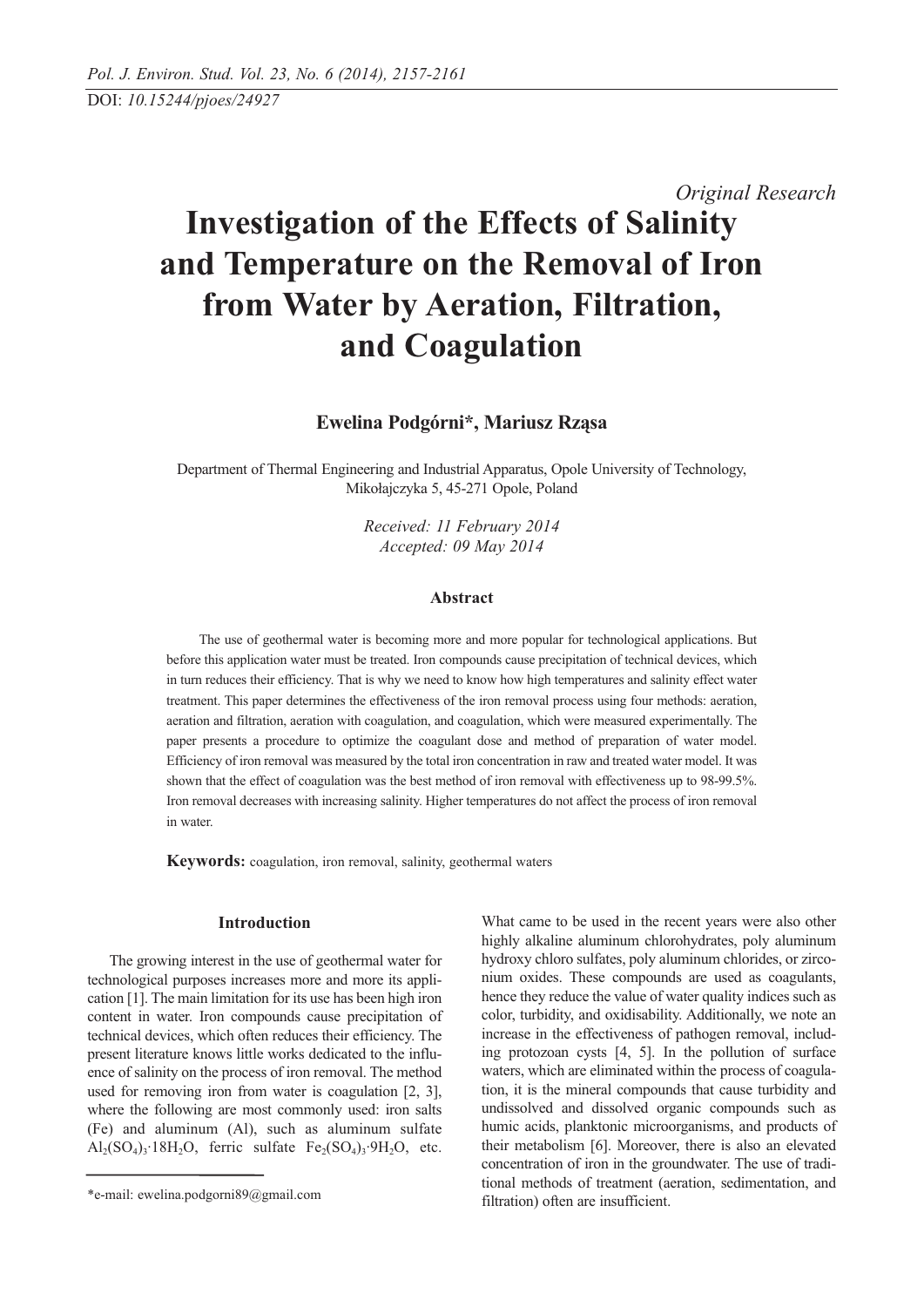Our study aimed to determine the effects of salinity on the process of removing iron from geothermal waters. This type of water salinity may appear high due to contact of the medium with rocks with a highly diverse composition. The weathering of basic magmatic and sedimentary rocks and the hydrolysis and oxidation of sulfide rocks into the waters result in iron ion penetration [7]. Before utilizing the water in heat exchangers or other geothermal installation elements, it must be treated.

One of the stages of treatment is the removal of iron ions from water. This element occurs most often in the form of iron (II) carbonate or iron (II) sulphate. In order to transform iron (II) form into insoluble and precipitating iron hydroxide  $Fe(OH)_{3}$ , the methods of aeration, liming, or coagulation are most commonly applied. Laboratory tests also recognize the effectiveness of three important methods of iron removal, namely on-air, filtration, and coagulation [8].

Suspended substances (colloids) are characterized by small size, high surface area, and a relatively large electric charge of the molecule. The destabilization of a colloidal system is often possible only by chemical treatment. Therefore, hydrolyzing aluminum salts are effective in removing contaminants and excess colloidal organic compounds [9]. The mechanism of the pre-hydrolyzed and coagulant hydrolyzing depends primarily on the polymeric forms of aluminum. With higher degrees of polymerization of aluminum, increasing a coagulant is able to neutralize electrokinetic potential contaminants present in the water. The consequence is a reduction in the required dose of coagulant [10].

#### **Investigation Methodology**

Solids are removed by sedimentation and filtration, where small particles such as colloids are not removed efficiently through sedimentation. Coagulation removes dirt and other particles suspended in water, as chemicals produce positive charges on the particles that can stick together. Alum and other chemicals are added to water to form tiny, sticky particles called "floc," which attract the dirt particles. Under the increasing weight of flocs, they become heavy enough to sink to the bottom during sedimentation. Coagulation by hydrolizing metal salts, typically of iron (Fe) or aluminium (Al), is the main reaction stage that drives the removal of natural organic matter and other contaminants in water treatment [4]. In the course of this investigation we have determined efficiency of iron removed with the use of alum coagulant against the aeration process. The efficiency of coagulation is influenced by certain factors such as pH, temperature, alkalinity, coagulant type, and mixing intensity. Many researchers have recommended a pH adjustment method to enhance coagulation efficiency. Another factor critical in the removal of turbidity is temperature [6, 11].

The forms of iron in the water not containing ligands depend on factors such as oxidation-reduction potential, pH, and total content of solids dissolved in water and tem-

| Model water | <b>NaCl</b> | Na <sub>2</sub> SO <sub>4</sub> | FeSO <sub>4</sub> |  |  |  |  |
|-------------|-------------|---------------------------------|-------------------|--|--|--|--|
|             | $[g/dm^3]$  |                                 |                   |  |  |  |  |
|             | 3           |                                 | 0.05              |  |  |  |  |
| П           |             |                                 | 0.05              |  |  |  |  |
| Ш           | 24          | 12                              | 0.05              |  |  |  |  |
|             | 100         | 50                              | 0.05              |  |  |  |  |

perature (Fig. 1). In the course of further study it was essential to determine the parameters of model water, which was to be used in subsequent analysis.

### **Model Water Preparation**

The aim of our study was to determine the effects of salinity on the process of removing iron from water with elevated temperatures, as in the case of geothermal water. Iron removal was based on the oxidation of Fe (II) to Fe (III), followed by removal of insoluble compounds by means of sedimentation or filtration. In order to compare the results of the studies, model water with different salinity was used.

Salts that have been used for this purpose were sodium chloride NaCl, sodium sulfate  $Na<sub>2</sub>SO<sub>4</sub>$ , and iron sulfate VI FeSO<sub>4</sub>. Preparation of model water consisted of mixing with the use of a magnetic stirrer and 4-liter portions of distilled water with salt doses presented in Table 1 while maintaining equal content of ferrous sulphate  $FeSO<sub>4</sub>$  VI. As seen in Table 1, the amount of  $FeSO<sub>4</sub>$  is immutable, which provides a constant amount of Fe in each sample. The amount of other salts is changeable.



Fig. 1. Eh-pH diagrams of the system Fe-O-H [Atlas of Eh-pH diagrams].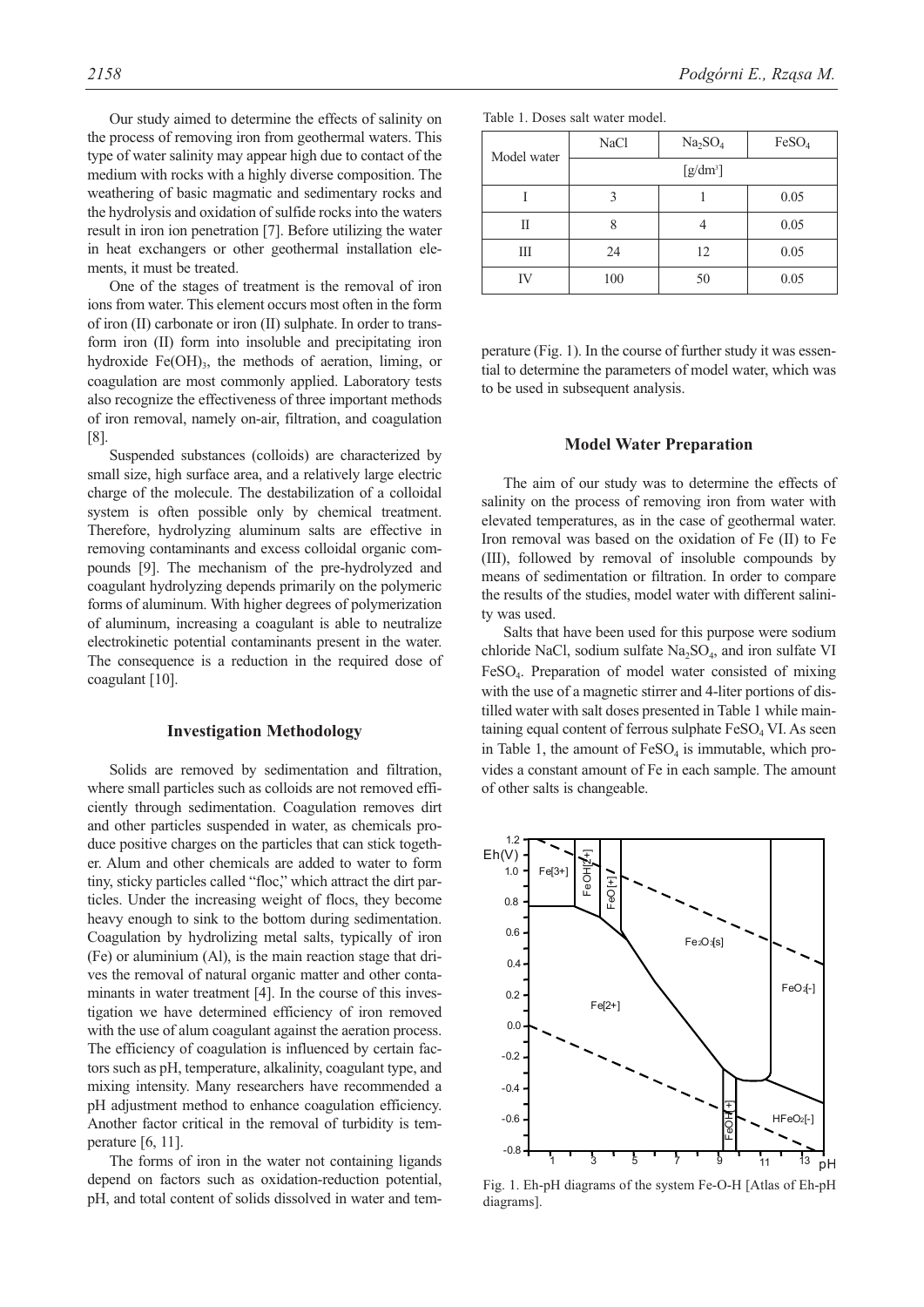|                                                   | I salinity of water model:<br>pH=6.84.after correction<br>7.01 |                                |          | II salinity of water model:<br>pH=5.46.after correction<br>7.85 |                    |                                | III salinity of water<br>model: pH=6.41. after<br>correction 6.95 |             |                    |                                | IV salinity of water<br>model: pH=5.34. after<br>correction 7.34 |             |                    |                                |          |                |
|---------------------------------------------------|----------------------------------------------------------------|--------------------------------|----------|-----------------------------------------------------------------|--------------------|--------------------------------|-------------------------------------------------------------------|-------------|--------------------|--------------------------------|------------------------------------------------------------------|-------------|--------------------|--------------------------------|----------|----------------|
|                                                   | Raw model<br>water                                             | and<br>coagulation<br>Aeration | Aeration | Coagulation                                                     | Raw model<br>water | and<br>coagulation<br>Aeration | Aeration                                                          | Coagulation | Raw model<br>water | and<br>coagulation<br>Aeration | Aeration                                                         | Coagulation | Raw model<br>water | and<br>coagulation<br>Aeration | Aeration | oagulation     |
| pH                                                | 7.01                                                           | 6.17                           | 6.53     | 6.25                                                            | 7.6                | 5.47                           | 5.49                                                              | 5.83        | 5.1                | 5.26                           | 5.19                                                             | 5.1         | 5.1                | 5.13                           | 5.43     | 5.34           |
| Electrolytic conductivity<br>[mS/cm]              | 6.9                                                            | 6.8                            | 6.9      | 6.9                                                             | 20                 | 20.1                           | 20                                                                | 20          | 52.3               | 52.1                           | 51.9                                                             | 52          | 150.<br>5          | 151.<br>8                      | 151.     | 151.<br>9      |
| Total iron (decantation)<br>[mg/dm <sup>3</sup> ] | 5.5                                                            | 5.42                           | 5.35     | 5.22                                                            | 8.54               | 2.08                           | 3.68                                                              | 2.32        | 14.4<br>6          | 9.27                           | 9.16                                                             | 10          | 6.98               | 5.2                            | 5.6      | 2.22           |
| Total iron (filtrate)<br>$[mg/dm^3]$              | 5.42                                                           | 5.4                            | 5.28     | 4.96                                                            | 0.1                | 0.05                           | 0.05                                                              | 0.05        | 3.96               | 4.01                           | 3.98                                                             | 3.97        | 1.94               | 2.21                           | 2.21     | $\mathfrak{D}$ |

Table 2. Effect of pH on the removal of iron from the water for four different model waters.

Proper pH level influences the process of iron removal. In extreme cases the process can be terminated. The precipitation of sparingly soluble ferric hydroxide is possible when the following conditions are met:

- iron hydrolysis
- oxidation of  $Fe(II)$  to  $Fe(III)$
- formation and agglomeration of particles of  $Fe(OH)$ <sub>3</sub>
- removal of ferric hydroxide deposit

Hydrolysis of the ferric compounds is more intense at higher pH, thus requiring removal of the acidic reaction products. Carbon dioxide is removed by aeration and neutralizing the sulfuric acid alkalinity. Therefore, the alkalinity must be high enough to neutralize the acid formed by reacting [12]:

 $FeSO<sub>4</sub> + 2H<sub>2</sub>O \leftrightarrow Fe(OH)<sub>2</sub> + H<sub>2</sub>SO<sub>4</sub>$ 

and then:

1) 
$$
H_2SO_4 + NaOH \leftrightarrow Na_2SO_4 + 2H_2O
$$

2)  $H_2SO_4 + Ca(OH)_2 \leftrightarrow CaSO_4 + 2H_2O$ 

After adding salts of strong acids, the pH of the water was dramatically reduced. It was necessary to raise the pH. Studies were conducted involving the addition of sodium hydroxide to raise the pH of the NaOH, and then the raw water was subjected to aeration process, coagulation, and aeration with coagulation. The results of the tests were shown that at a pH within a range of 7.9-8.1 we obtain the most efficient iron removal process. Furthermore, it was observed that the addition of NaOH resulted in the precipitation of iron  $Fe(OH)$ <sub>3</sub>. We selected a few samples in order to determine a suitable pH of the water, i.e. one in which the precipitation of iron is possible (Table 2).

#### **Determination of Coagulant Optimum Doses**

The selection of the proper dose of coagulant is essential. For our research we selected coagulant produced by Enterprise Technical Services Dempol-Eco from Opole, Poland, having a trade name Flokor 1.2 A. This is an aqueous solution of aluminum hydroxychloride with a minimum pH of 4.2, an aluminum content of not less than 11%, and a chloride content of less than 7% [13]. This coagulant is used primarily for the treatment of liquid industrial wastes and municipal wastes and water treatment technology as well as in industrial applications. Determination of coagulant optimum dose was performed for the average values of salinity. The test results are given in Table 3.

All doses of coagulant reduce the iron content. Due to the very high salinity, it was decided to use the highest dose proposed, i.e. 50g/dm<sup>3</sup>, as appropriate for further studies.

## **Results**

A water model was prepared initially in 4-liter beakers. Then the water was metered to four 1-liter beakers. Each liter of water was poured into four flasks, and was further subjected to a process of removing iron. In the first baker water was aerated for 30 minutes; in the second the water was aerated for 30 minutes and filtered on qualitative filter paper; the third contained coagulated water, and in the fourth was water subjected to aeration for 30 minutes, where coagulant was subsequently added.

Tests were carried out for the iron removal process at different temperatures in the range between 20ºC to 50ºC, where the temperature varied 5ºC. Hence the water was heated until the desired temperature was reached. The crafted water was heated in a water bath until reaching the desired temperature and subsequently cooled to room temperature. After cooling, it was subjected to deferrization with the use of the four different methods. The rapid mixing of coagulated samples lasted 2 minutes (200 ppm), and slow mixing lasted 15 minutes (30 ppm). For each method the sedimentation process lasted 60 minutes [14]. After this time the parameters were determined: pH with a pH meter, total iron with a spectrophotometer, and salinity (which is measured by conductivity) was determined using a conductivity meter.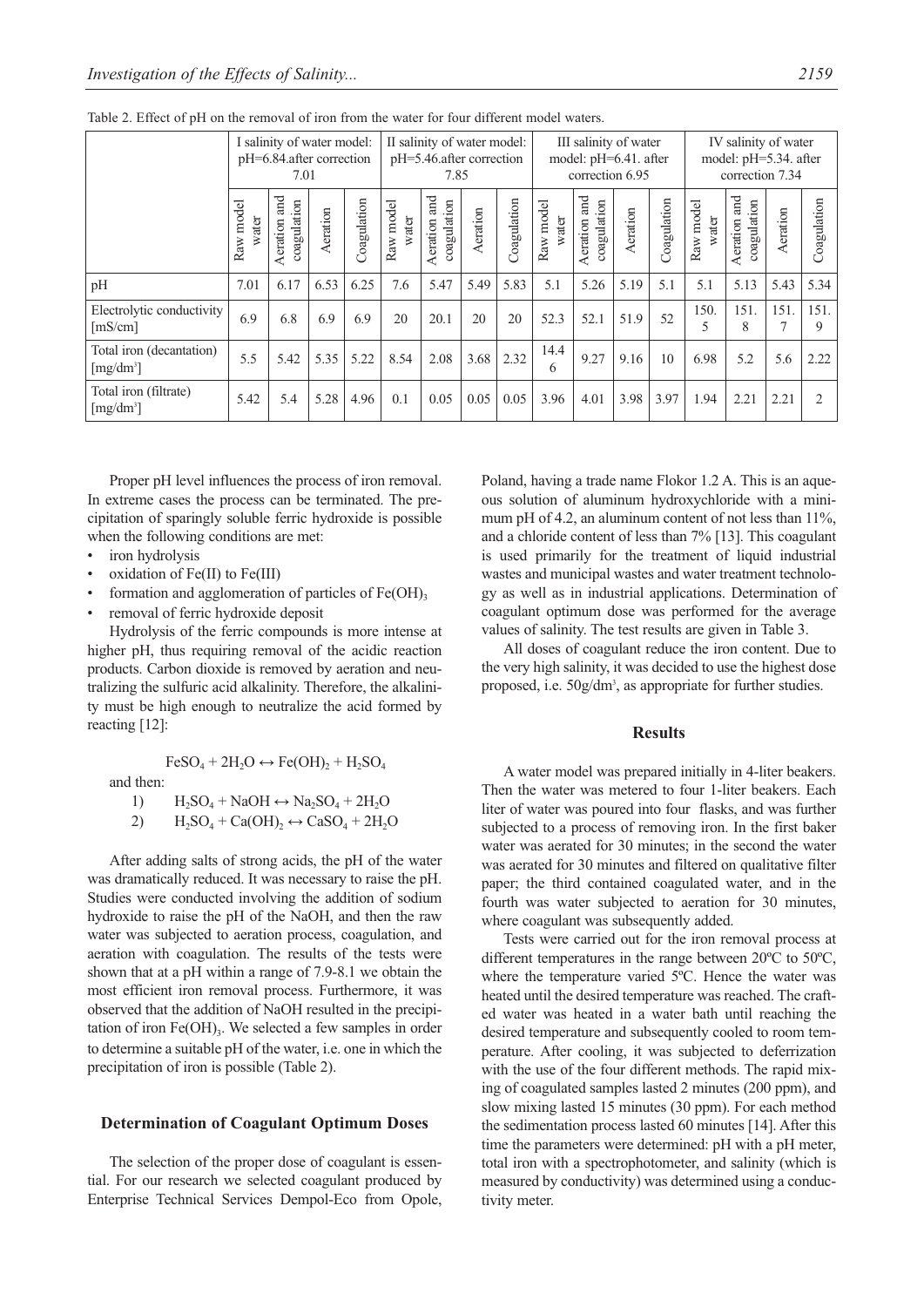| Coagulant doses for two types of salinity water model        |             |                    |                                       |                    |            |                                          |                    |                    |                    |  |
|--------------------------------------------------------------|-------------|--------------------|---------------------------------------|--------------------|------------|------------------------------------------|--------------------|--------------------|--------------------|--|
| Coagulant doses                                              |             |                    | II salinity of water model: $pH=7.92$ |                    |            | III salinity of water model: $pH = 8.03$ |                    |                    |                    |  |
|                                                              |             | $20 \text{ g/m}^3$ | $30 \text{ g/m}^3$                    | $40 \text{ g/m}^3$ | 50 $g/m^3$ | $20 \text{ g/m}^3$                       | $30 \text{ g/m}^3$ | $40 \text{ g/m}^3$ | $50 \text{ g/m}^3$ |  |
| Supernatant liquor                                           | Total iron  | 1.98               | 1.88                                  | 1.54               | 1.65       | 1.77                                     | 2.39               | 2.34               | 1.54               |  |
| Filtrate                                                     | $[mg/dm^3]$ | 0.07               | 0.12                                  | 0.10               | 0.09       | 0.03                                     | 0.07               | 0.09               | 0.06               |  |
| Supernatant liquor                                           | pH          | 7.18               | 7.10                                  | 6.90               | 6.76       | 5.31                                     | 5.65               | 5.74               | 5.81               |  |
| Filtrate                                                     |             | 5.00               | 4.89                                  | 4.79               | 4.65       | 4.85                                     | 4.93               | 5.20               | 5.29               |  |
| Electrolytic conductivity<br>(supernatant liquor) $[mS/dm3]$ |             | 18.78              | 18.80                                 | 18.83              | 18.78      | 49.40                                    | 49.20              | 49.80              | 49.50              |  |

Table 3. Coagulant doses for two types of salinity water model: II and III.

Fig. 2 depicts the effects of salinity on the efficiency of iron removal from the water, as measured by the total iron concentration of the following processes: coagulation, aeration, aeration with coagulation, and aeration with filtration. Fig. 2 shows that electrolytic conductivity, which is a measure of salinity, influences the removal of iron from water. Iron removal for all methods is positive. In the raw water, the total amount of iron was in the range of 6-13 mg Fe/dm<sup>3</sup>, and after purification attempts the amount of iron fell within 0.05-0.57 gFe/dm<sup>3</sup>, hence the effectiveness rose up to 95-99.5%. The maximum removal of iron reached from  $12.20$  mg Fe/dm<sup>3</sup> to  $0.05$  mg Fe/dm<sup>3</sup>. The effectiveness of the process decreases with increasing salinity. The most effective method of reducing the compounds of iron is coagulation. Tests with aeration did not produce such a high efficiency. It has been observed that the process of aeration causes good precipitation of iron. However, in combination with other methods it aggravates the results. Therefore, aeration is not recommended when removing iron within other methods.

Fig. 3 presents the effect of temperature on the efficiency of iron removal from the water, as measured by the total iron concentration of the following processes: coagulation, aeration, aeration with coagulation and aeration with filtration. Each point on the graph is the arithmetic mean of four measurements for the following methods: coagulation, aeration, aeration with coagulation and aeration with filtration. There is no clear correlation between water heating and iron removal efficiency on the water.

At this stage of the study there was no significant effect of the temperature limiter on the iron removal effi-



Fig. 2. Effects of salinity on the efficiency of iron removal from water.



Fig. 3. Effect of temperature on the efficiency of iron removal from water.

ciency, although the studies on low-mineralized geothermal water intake in Zawada near Opole [15], clearly showed a correlation between water temperature and the solubility of iron compounds [7]. The increase of water temperature causes an increase in the solubility of iron compounds. In turn, the higher the solubility of iron compounds conversely affects the iron removal process. The most effective method of reducing the compounds of iron resulted in coagulation. Tests with aeration did not produce nearly high efficiency.

### **Conclusion**

The effectiveness of the iron removing process decreases with increasing salinity. Total iron content in raw water was in the range of 6-12 mg Fe/dm<sup>3</sup>, but after filtration the amount of iron fell within 0.30-0.57 mg Fe/dm<sup>3</sup> (effectiveness 92.2-96.4%). After aeration the amount of total iron was within 0.15-0.30 mg Fe/dm<sup>3</sup> (effectiveness 96.2-98.1%), and after aeration and coagulation iron content was within 0.05-0.15 mg Fe/dm3 (effectiveness 98.4-99.3%). After coagulation the amount of iron fell within 0.05-0.10 mg Fe/dm3 (effectiveness 98.7-99.4%). The most effective method of reducing the compounds of iron is coagulation. Tests with aeration did not produce such a high efficiency. Due to the composition of the water model treatment process, the salting-out effect is in competition with the adsorption of the anions Cl- iron hydroxide on the surface, thus impeding coagulation and filtration.